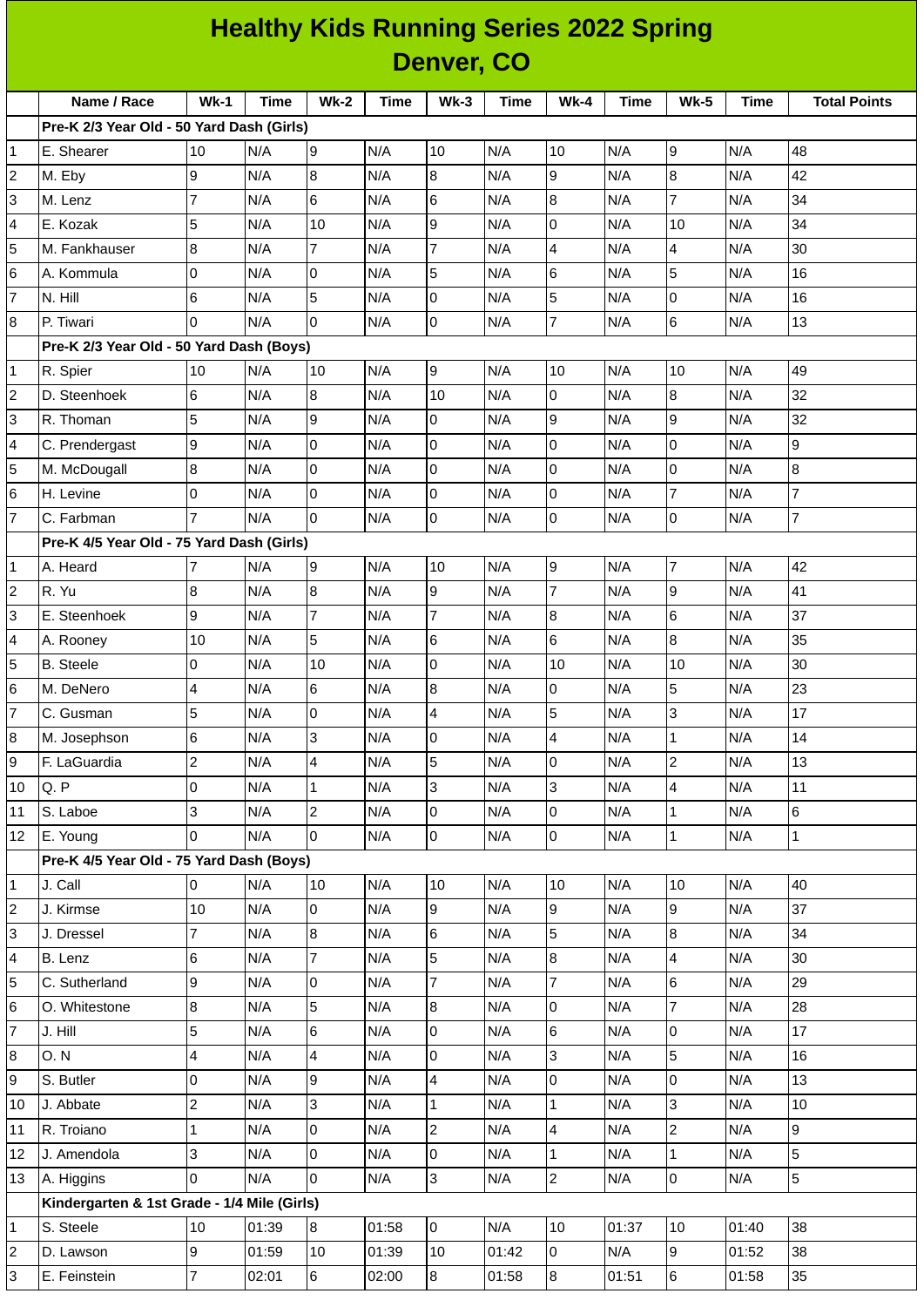## **Healthy Kids Running Series 2022 Spring Denver, CO**

| 4                       | E. Haugh                                   | l0                       | N/A   | 9              | 01:55 | 9              | 01:51 | lo.            | N/A   | 8               | 01:56 | 26             |
|-------------------------|--------------------------------------------|--------------------------|-------|----------------|-------|----------------|-------|----------------|-------|-----------------|-------|----------------|
| 5                       | S. Kirmse                                  | $\bf{8}$                 | 02:00 | 0              | N/A   | 6              | 02:03 | 9              | 01:50 | 0               | N/A   | 23             |
| 6                       | S.H                                        | 5                        | 02:13 | $\overline{4}$ | 02:14 | 4              | 02:16 | 6              | 02:01 | 3               | 02:13 | 22             |
| $\overline{7}$          | A. Fenik                                   | 0                        | N/A   | $\overline{7}$ | 01:59 | 5              | 02:07 | 5              | 02:03 | 5               | 02:10 | 22             |
| 8                       | M. McGee                                   | $6\phantom{.}6$          | 02:08 | l0             | N/A   | $\overline{7}$ | 02:00 | $\Omega$       | N/A   | $\overline{7}$  | 01:57 | 20             |
| 9                       | S. Laboe                                   | $\overline{4}$           | 02:19 | 5              | 02:13 | $\mathbf 0$    | N/A   | $\overline{0}$ | N/A   | $\overline{4}$  | 02:11 | 13             |
| 10                      | O. LaGuardia                               | 3                        | 02:20 | 3              | 02:17 | $\mathbf{1}$   | 02:22 | l0             | N/A   | $\overline{c}$  | 02:18 | 9              |
| 11                      | A. Chon                                    | $\overline{c}$           | 02:49 | $\overline{c}$ | 02:26 | 3              | 02:19 | $\overline{0}$ | N/A   | $\mathbf{1}$    | 02:36 | 8              |
| 12                      | V. Montoya                                 | $\overline{0}$           | N/A   | $\overline{0}$ | N/A   | $\mathbf 0$    | N/A   | $\overline{7}$ | 01:53 | $\overline{0}$  | N/A   | $\overline{7}$ |
| 13                      | P. Bettag                                  | 0                        | N/A   | 0              | N/A   | $\overline{c}$ | 02:20 | 4              | 02:07 | 0               | N/A   | 6              |
| 14                      | D. Chon                                    | 1                        | 02:50 | $\overline{1}$ | 02:49 | 0              | N/A   | $\overline{0}$ | N/A   | $\overline{0}$  | N/A   | $\overline{c}$ |
|                         | Kindergarten & 1st Grade - 1/4 Mile (Boys) |                          |       |                |       |                |       |                |       |                 |       |                |
| $\mathbf{1}$            | J. Rooney                                  | 8                        | 01:51 | 8              | 01:46 | $\bf{8}$       | 01:47 | 7              | 01:54 | 10              | 01:48 | 41             |
| $\overline{c}$          | J. Gallego                                 | 10                       | 01:39 | 10             | 01:41 | 10             | 01:43 | l <sub>0</sub> | N/A   | 9               | 01:50 | 39             |
| 3                       | M. Avram                                   | 5                        | 01:57 | 5              | 01:57 | $\overline{7}$ | 01:54 | 9              | 01:51 | 4               | 02:01 | 30             |
| 4                       | J. Yu                                      | $\overline{7}$           | 01:52 | $\mathbf{1}$   | 02:45 | $\overline{7}$ | 01:54 | 8              | 01:53 | 5               | 02:00 | 28             |
| 5                       | S. Hogue                                   | $\mathsf 0$              | N/A   | $\overline{7}$ | 01:50 | 9              | 01:46 | $\overline{0}$ | N/A   | 8               | 01:51 | 24             |
| 6                       | D. Allen                                   | $\overline{4}$           | 02:02 | 6              | 01:55 | 0              | N/A   | 6              | 01:55 | 7               | 01:54 | 23             |
| $\overline{7}$          | C. Amendola                                | $6\phantom{.}6$          | 01:56 | $\overline{4}$ | 02:02 | $\mathbf 0$    | N/A   | 10             | 01:48 | $\mathbf{1}$    | 02:09 | 21             |
| 8                       | C. Roe                                     | 9                        | 01:48 | 9              | 01:45 | 0              | N/A   | 0              | N/A   | $\mathbf{1}$    | 03:52 | 19             |
| 9                       | B. Kozak                                   | $\overline{c}$           | 02:10 | 3              | 02:07 | 5              | 01:57 | $\overline{0}$ | N/A   | 3               | 02:04 | 13             |
| 10                      | J. Young                                   | 0                        | N/A   | 0              | N/A   | 0              | N/A   | 5              | 02:04 | $6\phantom{.}6$ | 01:57 | 11             |
| 11                      | G. Critzer                                 | 1                        | 02:15 | $\mathbf{1}$   | 02:12 | 3              | 02:09 | $\overline{4}$ | 02:05 | $\mathbf{1}$    | 02:16 | 10             |
| 12                      | C. Rieman                                  | 3                        | 02:05 | $\mathbf{1}$   | 02:10 | $\mathbf{1}$   | 02:12 | $\overline{c}$ | 02:14 | $\overline{c}$  | 02:08 | 9              |
| 13                      | W. Eby                                     | $\mathbf{1}$             | 02:28 | $\mathbf{1}$   | 02:24 | $\overline{c}$ | 02:11 | 3              | 02:09 | $\mathbf{1}$    | 02:13 | 8              |
| 14                      | R. Young                                   | 1                        | 02:13 | $\overline{c}$ | 02:08 | 4              | 02:05 | 0              | N/A   | 1               | 02:46 | 8              |
| 15                      | D.N                                        | 1                        | 02:31 | $\mathbf{1}$   | 04:04 | 0              | N/A   | $\mathbf{1}$   | 02:36 | $\mathbf{1}$    | 02:22 | 4              |
| 16                      | T. Prendergast                             | 1                        | 02:26 | $\mathbf{1}$   | 02:38 | $\mathbf{1}$   | 02:51 | 0              | N/A   | 0               | N/A   | 3              |
| 17                      | H. Emmons                                  | O                        | N/A   | O              | N/A   | $\mathbf{1}$   | 02:55 | 0              | N/A   | $\mathbf{1}$    | 03:05 | $\overline{c}$ |
| 18                      | N. Bettag                                  | l0                       | N/A   | l0             | N/A   | $\mathbf{1}$   | 02:14 | $\mathbf{1}$   | 02:22 | O               | N/A   | $\overline{c}$ |
|                         | 2nd & 3rd Grade - 1/2 Mile (Girls)         |                          |       |                |       |                |       |                |       |                 |       |                |
| $\mathbf 1$             | A. Michalson                               | 9                        | 03:55 | 9              | 03:56 | 10             | 03:48 | 10             | 03:38 | 9               | 03:53 | 47             |
| $\overline{\mathbf{c}}$ | O. Whitestone                              | $\overline{7}$           | 04:42 | 8              | 04:30 | 9              | 04:11 | $\overline{0}$ | N/A   | $\overline{8}$  | 04:10 | 32             |
| 3                       | L. Gallego                                 | 10                       | 03:33 | 10             | 03:33 | 0              | N/A   | 0              | N/A   | 10              | 03:31 | 30             |
| 4                       | N. Troiano                                 | 3                        | 05:29 | 6              | 05:11 | $\overline{7}$ | 05:01 | 8              | 05:25 | 5               | 05:18 | 29             |
| 5                       | A. Gusman                                  | 5                        | 04:59 | 0              | N/A   | 8              | 04:14 | 9              | 04:36 | 6               | 04:40 | 28             |
| 6                       | K. Abbate                                  | $\overline{4}$           | 05:21 | 5              | 05:12 | 6              | 05:02 | $\overline{7}$ | 05:26 | 4               | 05:20 | 26             |
| $\overline{7}$          | E. Coleman                                 | $\bf{8}$                 | 04:40 | 0              | N/A   | 0              | N/A   | 0              | N/A   | $\overline{7}$  | 04:22 | 15             |
| 8                       | S. Roussel                                 | 6                        | 04:52 | $\overline{7}$ | 04:54 | $\overline{0}$ | N/A   | $\overline{0}$ | N/A   | $\overline{0}$  | N/A   | 13             |
|                         | 2nd & 3rd Grade - 1/2 Mile (Boys)          |                          |       |                |       |                |       |                |       |                 |       |                |
| 1                       | J. Feinstein                               | 10                       | 03:20 | 10             | 03:09 | 10             | 03:07 | 10             | 03:07 | 10              | 03:09 | 50             |
| 2                       | J. Roe                                     | 5                        | 03:50 | 9              | 03:27 | $\overline{9}$ | 03:17 | 9              | 03:20 | 8               | 03:27 | 40             |
| 3                       | F. Fenik                                   | 9                        | 03:35 | 5              | 03:49 | $\overline{7}$ | 03:26 | $\overline{7}$ | 03:34 | 9               | 03:20 | 37             |
| 4                       | S. Mitarotonda                             | $\bf{8}$                 | 03:39 | 0              | N/A   | 8              | 03:24 | $8\,$          | 03:26 | $\overline{7}$  | 03:33 | 31             |
| 5                       | A. Malcolm                                 | 6                        | 03:46 | 8              | 03:35 | 6              | 03:28 | 0              | N/A   | 6               | 03:40 | 26             |
| 6                       | T. DeNero                                  | $\overline{7}$           | 03:41 | $\overline{7}$ | 03:38 | 5              | 03:36 | $\overline{0}$ | N/A   | 4               | 04:01 | 23             |
| $\overline{7}$          | R. Josephson                               | 3                        | 04:03 | 6              | 03:41 | $\overline{0}$ | N/A   | $\,6$          | 04:01 | 5               | 03:47 | 20             |
| 8                       | C. Young                                   | $\overline{\mathcal{L}}$ | 03:52 | 4              | 03:50 | 4              | 03:50 | $\overline{0}$ | N/A   | 3               | 04:05 | 15             |
| 9                       | B. Peng                                    | $\overline{c}$           | 04:04 | 3              | 04:08 | 0              | N/A   | $\overline{0}$ | N/A   | $\overline{2}$  | 04:09 | $\overline{7}$ |
|                         |                                            |                          |       |                |       |                |       |                |       |                 |       |                |